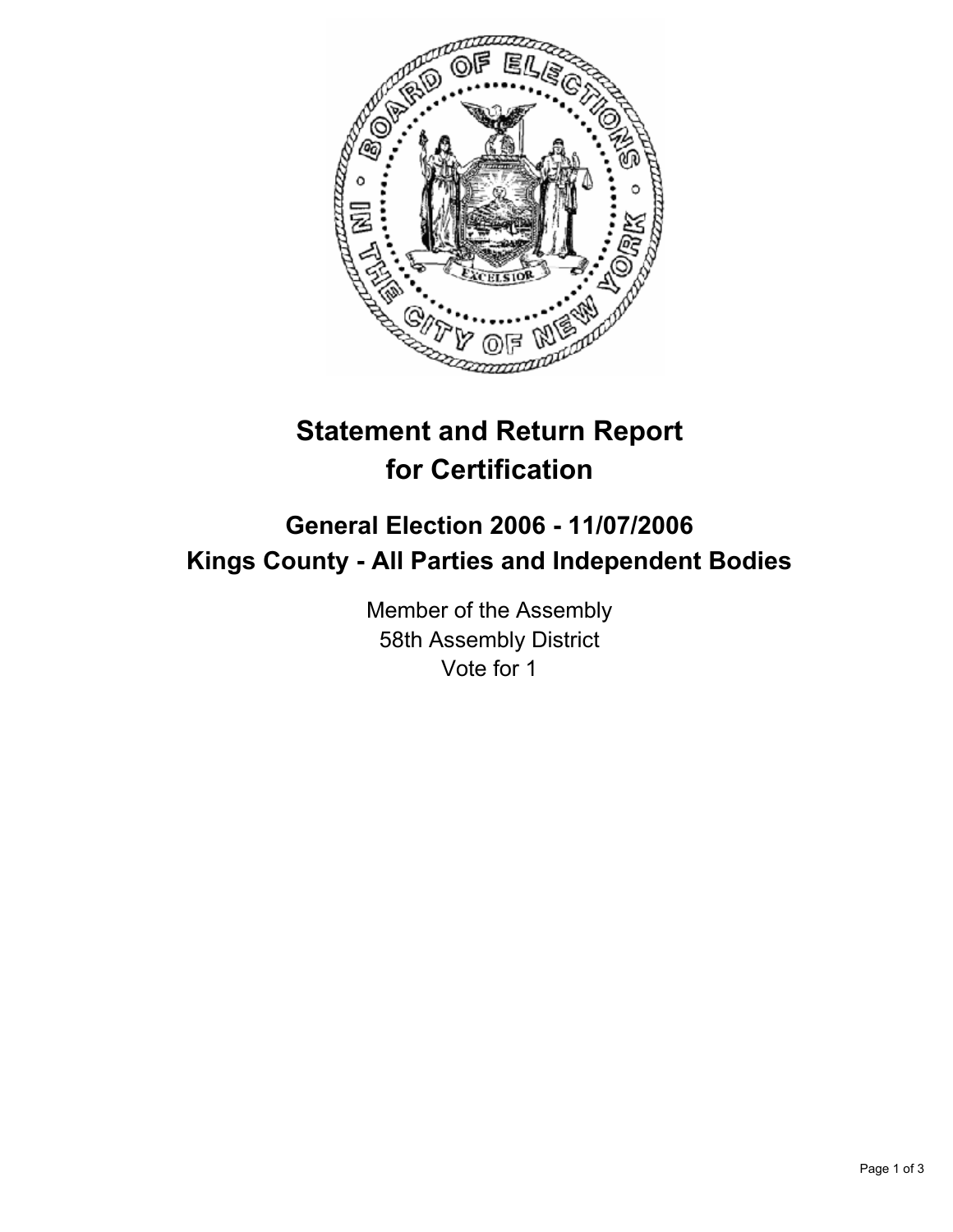

### **Assembly District 58**

| PUBLIC COUNTER                  | 18,903 |
|---------------------------------|--------|
| <b>EMERGENCY</b>                | 63     |
| ABSENTEE/MILITARY               | 326    |
| AFFIDAVIT                       | 293    |
| <b>Total Ballots</b>            | 19,620 |
| N NICK PERRY (DEMOCRATIC)       | 13,885 |
| ROBERT GAFFNEY (CONSERVATIVE)   | 215    |
| N NICK PERRY (WORKING FAMILIES) | 806    |
| MARIO CUOMO (WRITE-IN)          |        |
| <b>Total Votes</b>              | 14,907 |
| Unrecorded                      | 4,713  |